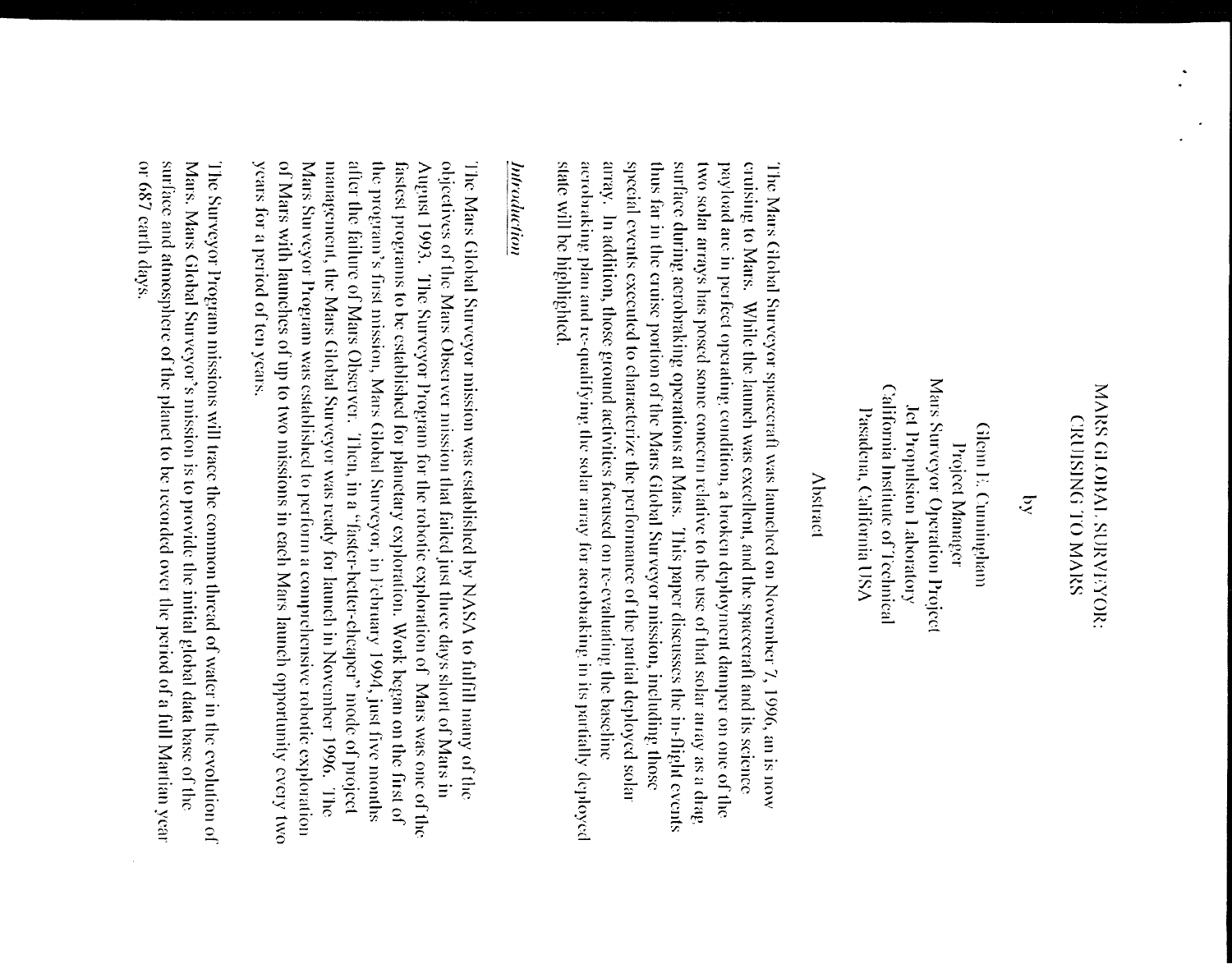Mars Observer was to have completed this global mapping objective with a synergistic suite of eight instruments which included wide and narrow angle imaging, IR spectroscopy and radiometry, gamma ray spectroscopy, radio science, magnetic field measurements, and laser ranging for topography. The payload also carried a UHF radio relay system for relaying data from surface missions back to Earth. Because of the launch mass constraints of the Surveyor missions, Mars Global Surveyor could not carry to two heaviest instruments of this Mars Observer set, the Pressure Modulator Infrared Spectrometer and the Gamma Ray Spectrometer. Those two instruments will be carried on the 1998 and 2001 Surveyor orbit launches to complete the set of global measurements.

#### **Mission**

 $\mathcal{L}(\mathcal{L})$  and  $\mathcal{L}(\mathcal{L})$ 

Mars Global Surveyor essentially fly the Mars Observer mission and will carry the Mars Orbiter Camera, the Thermal Emission Spectrometer, the Mars Orbiter Laser Altimeter, a Magnetometer/Electron Reflectometer, an Ultra Stable Oscillator, and the Mars Relay into a circular, polar, sun synchronous orbit of two hour period, crossing the Martian equator at 2 P.M. local solar time every orbit.

After a ten-month cruise to Mars, the spacecraft will use, on September 12, 1997, its chemical propulsion system to allow itself to be captured by Mars' gravity into a 48 hours, elliptical capture orbit. From there, four months of aerobraking will reduce the orbit to the 2 hour period required for the global mapping operations. Then, after a period of orbital and gravity field calibrations, Mars Global Surveyor will be ready to begin its two year mapping task on March 15, 1998. Near the end of the mapping period, the Mars Relay system will be used to relay data from the Mars Surveyor '98 lander and from two New Millennium microprobes carried to Mars on the '98 landers' cruise stage. Following the mapping mission, Mars Global Surveyor will remain as an element of communications infrastructure in Mars orbit.

The spacecraft was launched by a McDonnell-Douglas Delta II 7925 vehicle on November 7, 1996. This was the second day of the launch period. Rain and high upper level winds prevented launch on the first day of the period. Performance of the launch vehicle was very good. When the spacecraft's first telemetry data was received by the Canberra., Australia station, the spacecraft's electronic systems were performing as expected. However, it was observed that the -Y solar panel was not fully deployed.

The cruise portion of the mission from Earth to Mars is devoted to navigational events, and science payload checkout and calibration. Two-way doppler and ranging data from NASA's Deep Space Network 34 meter tracking stations are used to model the spacecraft's trajectory and to provide the data that will enable trajectory correction maneuvers to target the proper arrival point at Mars. Four trajectory correction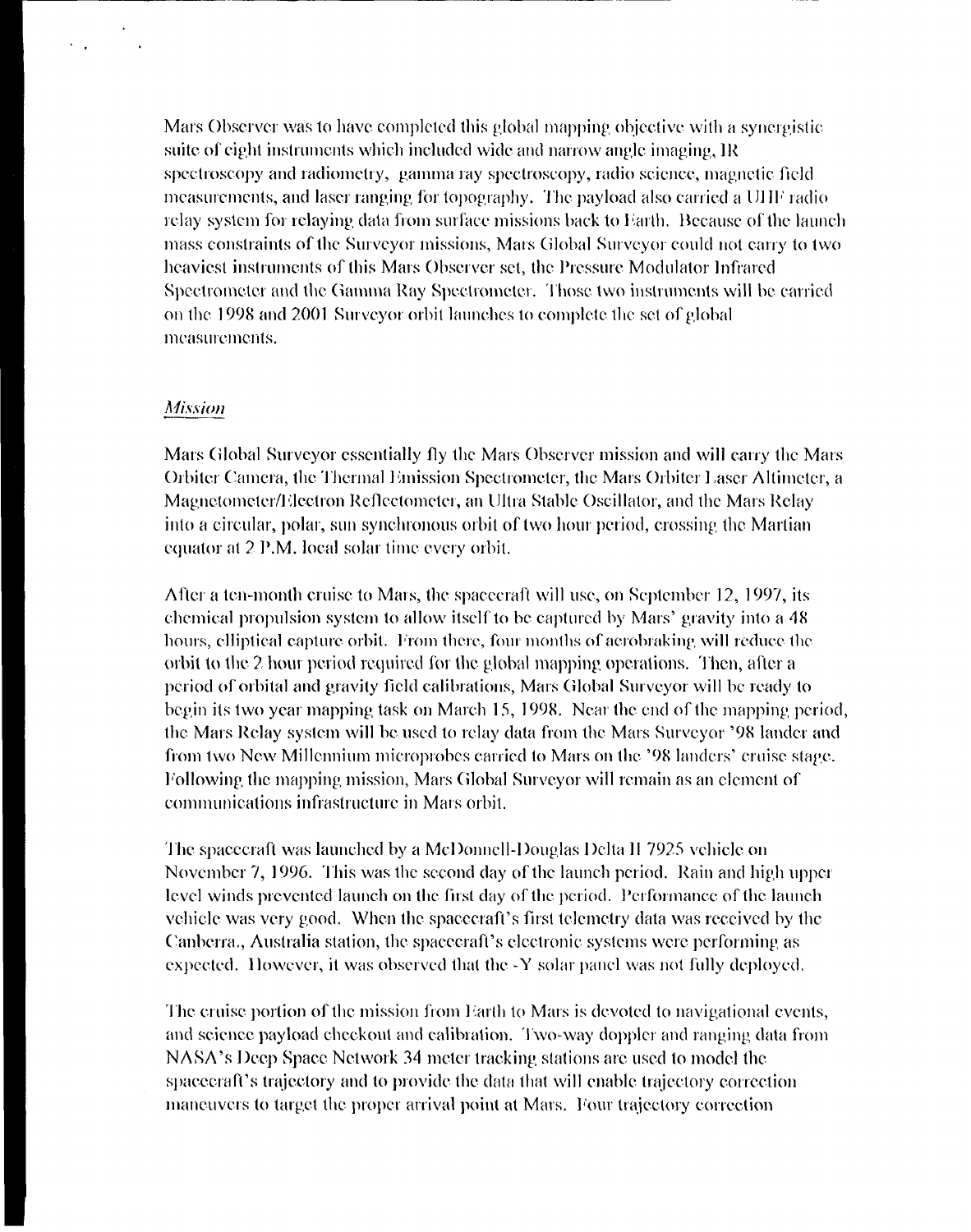maneuvers are contained in the mission plan. The first one of 27 meters/second was executed on November 21, 1996, with a 58 second firing of the spacecraft's main rocket engine. This maneuver removed the planetary protection aim point bias and corrected for minor launch errors. The remaining three maneuvers further refine the trajectory as the spacecraft approaches Mars. They are scheduled for late March, late April and late August of 1997.

The science instrument suite was turned on for checkout and calibration shortly after first trajectory correction maneuver. With Earth still relatively nearby, the instruments were pointed toward it for calibration purposes. All instruments were found to be in good operating condition. A sign reversal in the alignment data for the spacecraft's celestial sensor prevented as accurate pointing as was desired, but the sequence of calibration events was none the less quite successful. A later event to checkout the laser altimeter's performance with a ground station at the Goddard Space Flight Center was foiled by stormy weather. This checkout will be re-attempted in late spring. The Mars Orbiter Camera's composite optical structure has been baked free of retained moisture and focus checks have been made. While the mapping oriented instruments are powered off during the cruise portion of the mission, the Magnetometer and the Ultra Stable Oscillator remain on. The Ultra Stable Oscillator is calibrated periodically for long term stability and provides an accurate frequency source for one-way tracking acquisitions and navigation.

Following Mars orbit insertion, the acrobraking portion of the mission posses the mission's highest risk events. Because the spacecraft could not carry enough fuel to use propulsion to achieve the mapping orbit, as was the design for Mars Observer, acrobraking was chosen to achieve the mapping orbit. Once the spacecraft is captured into a elliptical orbit, the spacecraft will be carefully dipped into the planet's upper atmosphere at the orbit's nearest point to the planet - its periapsis. The slight slowing of the spacecraft's velocity caused by the drag of the atmosphere lowers the high point of the orbit  $\cdot$  its apoapsis. Successive drag passes over a four month period will reduce the initial elliptical orbit to a circular one. At each acrobraking pass, the spacecraft is oriented to place its "back end", that is, its rocket engine end - opposite from the science instruments, into the atmospheric flow. The spacecraft's solar arrays are positioned like a badminton shuttlecock to maintain the proper relation of center of mass and center of aerodynamic pressure for stability, and the back sides of the solar arrays are used as drag surfaces to create the force necessary to slow the spacecraft's velocity.

#### Spacecraft

The Mars Global Surveyor spacecraft was constructed, primarily, of spares from Mars Observer. New elements include the solar arrays, batteries, traveling wave tube amplificrs, composite structure, solid state recorders and the propulsion system. Over three hundred specific findings from the Mars Observer failure investigations were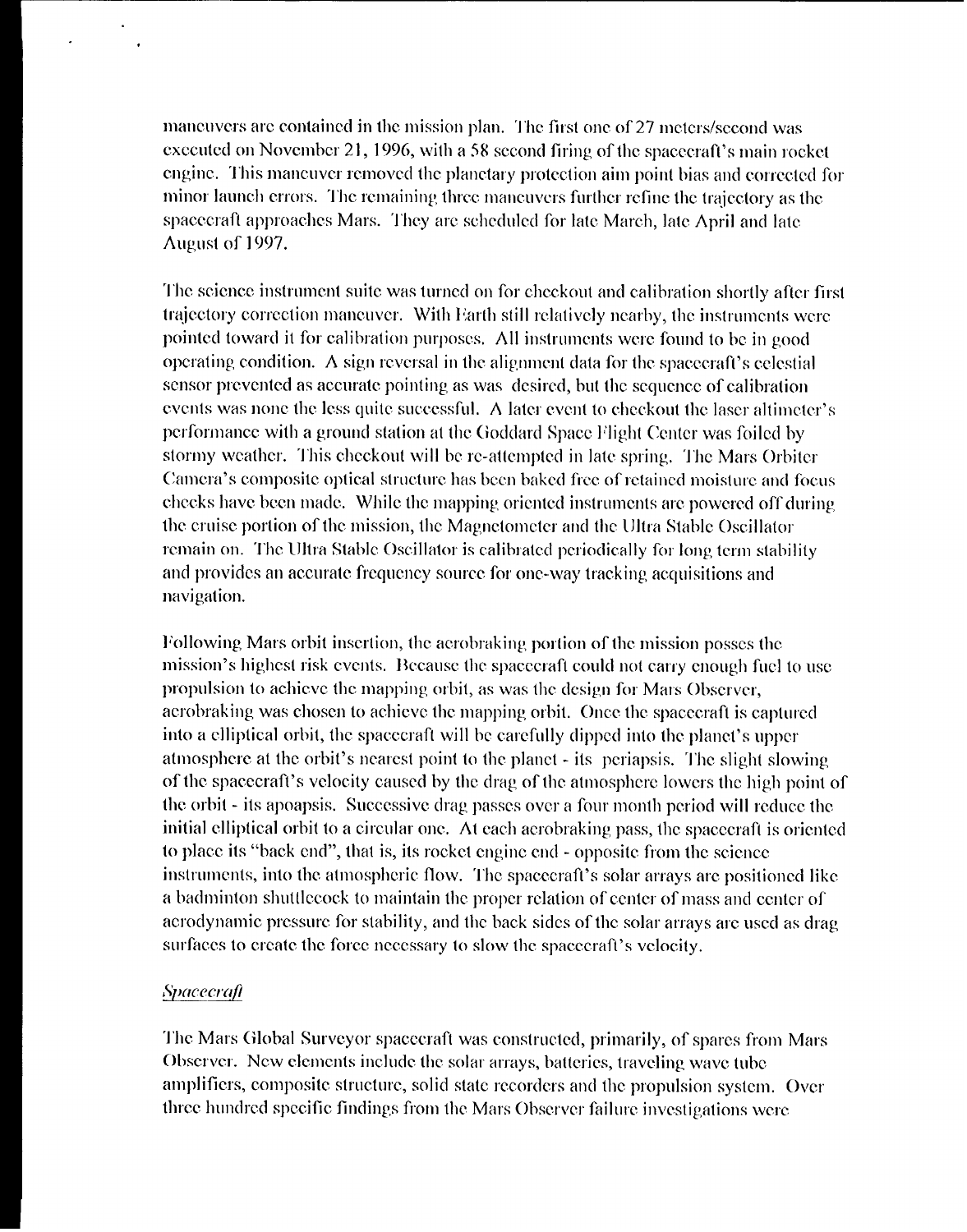cvaluated and included in the adaptation of this hardware for Mars Global Surveyor. The use of an existing electronic architecture was a significant expedient in the rapid development of the system. The electronic hardware was provided by NASA's Jet Propulsion Laboratory to Lockheed Martin Astronautics in Denver, Colorado, who provided the new elements, assembled and tested the system. An excellent partnering relationship was established between the Mars Global Surveyor project and Lockheed Martin.

The spacecraft is three axis stabilized with the remote sensing science instruments body fixed. The X-band power amplifiers are located in a compartment on the back side of the deployable, two axis articulated 1.5 meter high gain antenna. Two solar arrays composed of silicon and gallium arsenide solar cells gcncratc electrical power and charge two nickc] hydrogen batteries. Solid state records replaced the tape units from Mars Observer. Sun senses, a celestial sensor, gyroscopes and accelerometers provide the attitude control inputs. A dual mode propulsion system consists of a bi-propellant main engine and mono-propellant thrusters for thrust vector control and reaction wheel unloading. The spacecraft weighed slightly over 1062 kg at launch of which 389 kg was fuel for a total velocity change capability of 1,282 m/s. A particularly notable achievement in the integration of the science payload was the successful location of the magnetometer sensors at the ends of the solar arrays rather than at the ends of a long boom as on Mars Observer.

#### *<i>Flight Operations*

Flight operations of the Mars Global Surveyor mission is accomplished by the Mars Surveyor Operations Project. This geographically distributed organization was formed to operate all the of the spacecraft of the Mars Surveyor Program in the flight phases. Currently the project is operating Mars Global Surveyor and is preparing the ground operations clcmcnts for the systcm test and flight operations of the Mars Surveyor '98 orbiter and lander. In addition, the project supplies infrastructure to the ground operations system of the Stardust project, a Discovery mission, very synergistic with the Mars Surveyor '98 spacecraft.

The Jet Propulsion Laboratory manages the Mars Surveyor Operations Project. Mission management, navigation, sequencing and ground data system development and management are accomplished at JPL in Pasadena, California. Spacecraft health and welfare operations and mission control are accomplished by the project's industrial partner, Lockheed Martin Astronautics, in Denver, Colorado. Science instrument operations arc conducted from the home institutions of the missions various scicncc investigators. Tracking is provided NASA's worldwide Deep Space Network. This shared and distributed operations system is a model for the flight operations activities of future planetary exploration missions in JPL's Flight Operations 2000 plan.